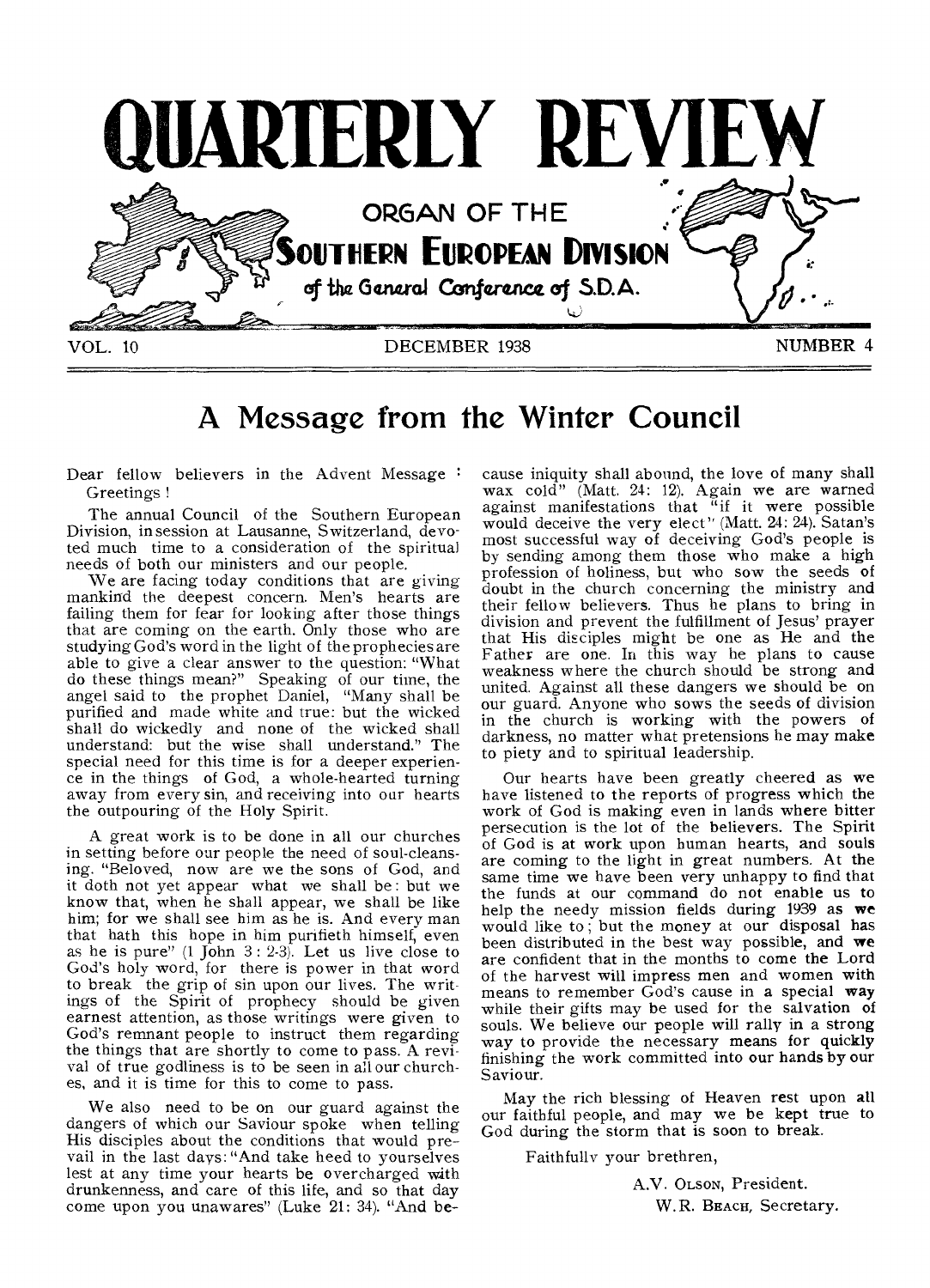### **Winter Council of the Southern European Division**

The Léman Conference offices and the Lausanne church chapel, both under the same roof, offered very convenient quarters in which to hold the eleventh Winter Council of the Southern European Division, November 22 - 29, 1938.

This important meeting brought delegates together from our vast territory to the number of 47, including a representative from the Gen eral Conference, the Division staff and several Conference workers who reside in Lausanne. Continental European fields and the North African Union were duly represented as heretofore. In addition to these regular delegates, the Council was privileged to have in attendance Brother and Sister Z. Yéretzian, on furlough from the Batouri station in the Cameroon, and Brother R. Erdmann, under appointment to Madagascar, where he is to serve as secretary - treasurer of the. Indian Ocean Union. The presence of these workers connected with the far - away fields of labor was a constant reminder to our leaders in council of the mighty mission task committed unto the churches of Southern Europe.

M. N. Campbell, who represented the General Conference, gave excellent help, especially at the daily devotional hour. His five Bible studies, so inspiring by the optimistic appeal they contained for a genuine, Spirit-filled leadership, were appreciated by all the delegates. We believe the devotional hours conducted by Brother Campbell contributed in a large measure to the success of the session.

The Council was well planned, and a vast range of interests and problems vital to the welfare of the church received due consideration. Under the chairmanship of A.V. Olson, president of the Southern European Division, the business items were taken care of with orderly dispatch and in our traditional spirit of confidence and mutual understanding. The meetings organized for the Lausanne church each evening and on the Sabbath were very well attended. Judging from reports that have come to us since the Council was held, these occasions brought courage and joy to the believers. Hearts were visibly stirred as the inspiring recital of what God is doing throughout the length and breadth of the Division was continued night after night by the different speakers. Sabbath, of course, was the "great day of the feast." One of its most solemn moments was the ordination of Brother Yeretzian to the gospel ministry. This touching ceremony was, in the minds of all present, a fitting recognition by the church of the successful labor accomplished during the past ten years of overseas service by our missionary brother and his devoted wife, and their further determination to continue valiantly at their post of service.

The space allotted to this article does not permit to speak at great length of the Council. We do want, however, to share with fellow workers and believers desirous of keeping abreast with the message, a number of facts and figures culled from the different reports rendered. The statistical report, for instance, showed a very encouraging gain in membership for 1937. This, in spite of trials and difficulties untold. The last two years have been trying ones for Southern Europe. As never before the enemy has endeavored to hinder, even destroy our work. Churches have been closed, workers and members imprisoned and tortured, and many vexatious measures have been taken against us. In several countries, government decrees have been issued with the aim of making impossible the preaching of the message God has entrusted to us for the world.

Notwithstanding all this, the united labors of all have produced a fruitage of souls unequaled in past times. Yes, 1937 was a banner year, making the largest advance in membership of any single year in the history of the Division. The records show that 3,195 souls were won to God, leaving a net gain in membership of 1,878. This was 12.8% of the world net gain for the same period, while the membership of Southern Europe only represented  $6.6\%$  of the world membership. And 1938 promises a similar success. Judging from the results attained during the first three quarters, we have come definitely to a time of more fruitful endeavor in practically all lands composing this Division.

The report presented by our Division treas urer gave further reason for encouragement. Financial totals showed with what courage workers and believers have continued to stand by the cause during these times of closed churches and depreciated currencies. There has been no letting down in Southern Europe. In fact, tithes and offerings made a sharp increase during 1937, and so far in 1938 they are fully abreast of those in 1937.

Though all our fields have been remarkably faithful in their financial support of the work, Switzerland really deserves special mention. The Swiss Union is entirely self-supporting, sending on to the Division treasury all its mission funds, without receiving any appropriation for local conference work. Last year this little union, with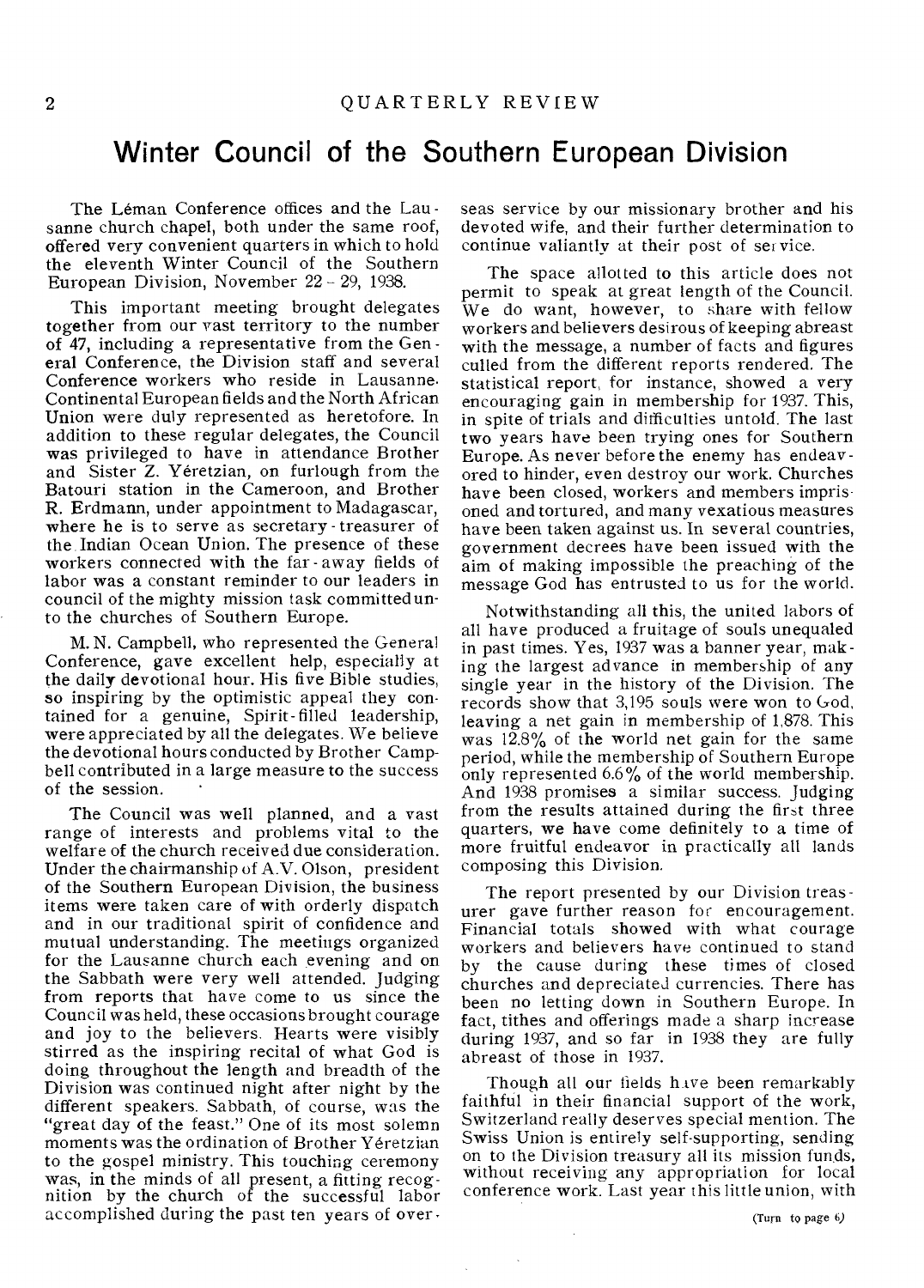## QUARTERLY REVIEW 3

 $\sim$ 

# Statistical Report of the Southern Europ. Division of S.D.A. for the Quarter Ending September 30, 1938.

|                   | Name of Conference<br>or Mission                                                                                                                                                                                                                                                           | ð<br>Number<br>Churches                        | Previous<br>Membership                                      | Baptism                                           | Vote                                                                                                                            | Letter                                | Gains<br>Total                                  | Apostasy                                                  | Death                                                          | Letter                                                           | Total L                                              | Net Gain                                   | Present<br>Membership                                                       | Ord. Ministers                                                     | Lic. Ministers                                             | Miss.<br>Licentiates                                   | Other Workers                                                                                                | Canvassers                                                           | Total Workers                                         | Number of<br>Sab. Schools                       | Sab. School<br>Membership                                           | Average<br>Attendance                                        |
|-------------------|--------------------------------------------------------------------------------------------------------------------------------------------------------------------------------------------------------------------------------------------------------------------------------------------|------------------------------------------------|-------------------------------------------------------------|---------------------------------------------------|---------------------------------------------------------------------------------------------------------------------------------|---------------------------------------|-------------------------------------------------|-----------------------------------------------------------|----------------------------------------------------------------|------------------------------------------------------------------|------------------------------------------------------|--------------------------------------------|-----------------------------------------------------------------------------|--------------------------------------------------------------------|------------------------------------------------------------|--------------------------------------------------------|--------------------------------------------------------------------------------------------------------------|----------------------------------------------------------------------|-------------------------------------------------------|-------------------------------------------------|---------------------------------------------------------------------|--------------------------------------------------------------|
|                   | 1                                                                                                                                                                                                                                                                                          | $\boldsymbol{2}$                               | 3                                                           | 4                                                 | 5                                                                                                                               | 6                                     | 7                                               | 8                                                         |                                                                | 9 10 11                                                          |                                                      | 12                                         |                                                                             | 13 14                                                              | 15 16                                                      |                                                        | 17                                                                                                           | 18                                                                   | 19                                                    | 20                                              | 21                                                                  | 22                                                           |
|                   | 1. SOUTHERN EUR. DIV.                                                                                                                                                                                                                                                                      |                                                |                                                             |                                                   |                                                                                                                                 |                                       |                                                 |                                                           |                                                                |                                                                  |                                                      |                                            |                                                                             | 6                                                                  | 6                                                          | 7                                                      |                                                                                                              |                                                                      | 19                                                    |                                                 |                                                                     |                                                              |
| 3.<br>6.          | 2. FRANCO-BELGIAN U. C.<br>Belgian<br>Conference.<br>4. East France<br>$\bullet$<br>$\sim$ $\sim$ $\sim$ $\sim$<br>5. North $\rightarrow$<br>$\rightarrow$<br>$\cdots$<br>South<br>$\blacktriangleright$<br>$\overline{\phantom{a}}$<br>.                                                  | 15<br>15<br>15<br>25<br>70                     | 581<br>458<br>733<br>639<br>2411                            | 8<br>$\frac{3}{7}$<br>20<br>$\overline{38}$       | $\mathbf{I}$<br>$\mathbf 2$<br>3                                                                                                | 6<br>3<br>5<br>16                     | 10<br>-9<br>11<br>27<br>$\overline{57}$         | 8<br>$\sqrt{2}$<br>$\mathbf{2}$<br>$\boldsymbol{2}$<br>14 | 2<br>$\,2\,$<br>$\,2\,$<br>$\mathbf{1}$<br>7                   | 7<br>12<br>$\boldsymbol{2}$<br>1013<br>$\overline{31}$           | -17<br>16<br>6<br>52                                 | --7<br>—7<br>5<br>14<br>$\overline{5}$     | 574<br>451<br>738<br>653<br>2416                                            | 5<br>$\frac{4}{5}$<br>4<br>25                                      | 3<br>6<br>$\frac{3}{5}$<br>19                              | 4<br>5<br>5<br>6<br>$\overline{24}$                    | $\overline{\phantom{0}}$<br>$\overline{\phantom{0}}$                                                         | $\sim$<br>15<br>9<br>20<br>14<br>$\overline{58}$                     | 14<br>30<br>21<br>35<br>26<br>126                     | 16<br>17<br>15<br>31<br>79                      | 616<br>414<br>535<br>175<br>1740                                    | 461<br>317<br>346<br>258<br>1382                             |
| 8.<br>9.<br>10.   | 7. JUGOSLAVIAN UNION CONF.<br>Danube Conference.<br>Sava<br>$\rightarrow$<br>. <b>.</b><br>Morava<br>×,<br>.                                                                                                                                                                               | 64<br>40<br>29                                 | 1859<br>911<br>867                                          | 37<br>41<br>18                                    | $\mathbf{1}$<br>$\overline{\phantom{0}}$<br>$1$ 41                                                                              | 12<br>14                              | 50<br>55<br>60                                  | 8<br>6<br>$\boldsymbol{2}$                                | 5<br>$\boldsymbol{2}$<br>$\ddot{\mathbf{o}}$                   | 12<br>16<br>39                                                   | 25<br>24<br>47                                       | 25<br>$\overline{31}$<br>13                | 1884<br>942<br>880                                                          | 6<br>4<br>4                                                        | 1<br>1                                                     | 3<br>$\frac{2}{2}$                                     | $\overline{\phantom{0}}$<br>$\overline{\phantom{a}}$<br>$\overline{\phantom{a}}$                             | 21<br>21<br>16                                                       | 8<br>31<br>28<br>22                                   | 68<br>41<br>38                                  | 1992<br>1118<br>1037                                                | 1363<br>734<br>826                                           |
|                   |                                                                                                                                                                                                                                                                                            | 133                                            | 3637                                                        | 96                                                | $\mathbf{2}$                                                                                                                    | 67                                    | 165                                             | 16                                                        | 13                                                             | 67                                                               | 96                                                   | 69                                         | 3706                                                                        | 18                                                                 | $\overline{2}$                                             | $\overline{11}$                                        | $\bar{a}$                                                                                                    | $\overline{58}$                                                      | 89                                                    | 147                                             | 4147                                                                | 2923                                                         |
| 12.<br>13.<br>15. | 11. RUMANIAN UNION CONF.<br>West Muntenian Conference<br>East<br>$\blacktriangleright$<br>$\mathbf{v}$<br>$\cdot$ $\cdot$ $\cdot$<br>14. North Moldavian<br>$\lambda$<br>$\cdots$<br>South<br>$\mathbf{v}$<br>×<br>16. Transylvanian<br>D<br>$\sim$ $\sim$ $\sim$<br>17. Banat<br>$\cdots$ | 138<br>84<br>83<br>63<br>129<br>63<br>560      | 5219<br>2630<br>3243<br>1938<br>3280<br>1847<br>18157       | 184<br>61<br>175<br>55<br>53<br>48<br>576 103 214 | 21<br>6<br>5<br>19<br>45<br>$\overline{7}$                                                                                      | 58<br>48<br>36<br>14<br>22<br>36      | 263<br>115<br>216<br>88<br>120<br>91<br>893 110 | 25<br>13<br>24<br>27<br>$\overline{4}$<br>17              | 14<br>3<br>$10^{\circ}$<br>5<br>7<br>$7^{\circ}$<br>46 207 363 | δ6<br>36<br>40<br>-11<br>26<br>38                                | 95<br>52<br>74<br>43<br>37<br>62                     | 168<br>63<br>142<br>45<br>83<br>29<br>530  | 5387<br>2693<br>3385<br>1983<br>3363<br>1876<br>18687                       | 11<br>15<br>11<br>-9<br>11<br>-9<br>8<br>74                        | 2<br>5<br>3<br>3<br>$\frac{1}{5}$<br>$\overline{4}$<br>22  | 5<br>7<br>4<br>7<br>5<br>$\overline{4}$<br>3<br>35     | $\frac{1}{1}$<br>$\overline{\phantom{0}}$                                                                    | $\frac{22}{7}$<br>6<br>9<br>8<br>5<br>57                             | 18<br>49<br>25<br>25<br>25<br>26<br>20<br>188         | 138<br>84<br>83<br>63<br>129<br>85              | 8569<br>3628<br>5492<br>3130<br>4653<br>2444<br>582 27916           | 8262<br>3095<br>4962<br>2732<br>4605<br>2127<br>25783        |
|                   | 18. SWISS UNION CONFERENCE.<br>19. German Swiss Conference<br>20. Leman<br>)<br>$\sim$ $\sim$ $\sim$ $\sim$                                                                                                                                                                                | 37<br>20<br>57                                 | 1439<br>1000<br>2439                                        | 17<br>21<br>38                                    | $\overline{2}$<br>$2\overline{11}$                                                                                              | 7<br>4                                | 24<br>27<br>51                                  | 18<br>3<br>21                                             | 4<br>4<br>8                                                    | $\frac{9}{7}$<br>$\overline{16}$                                 | 31<br>14<br>45                                       | $-7$<br>13<br>$\overline{6}$               | 1432<br>1013<br>2445                                                        | Ż<br>7<br>18                                                       | 1<br>$\mathbf{1}$<br>1<br>$\overline{s}$                   | $\mathbf{H}$<br>5<br>16                                | $\overline{\phantom{0}}$<br>$\sim$                                                                           | 24<br>14<br>38                                                       | 5<br>43<br>27<br>75                                   | 36<br>25<br>$\overline{61}$                     | 1372<br>768<br>2140                                                 | 909<br>626<br>1535                                           |
| 22.<br>25.        | 21. IBERIAN UNION MISSION<br>Spanish Mission<br>23. Portuguese Conference<br>24. Madeira Mission<br>Azores<br>$\boldsymbol{\varkappa}$<br>. <i>.</i> .                                                                                                                                     | 10<br>7<br>1<br>ı<br>19                        | 403<br>366<br>89<br>32<br>890                               | 8<br>--<br>8                                      | $- -$<br>$\overline{\phantom{a}}$                                                                                               | 9<br>9                                | 17<br>$-$<br>17                                 | 4<br>$\sim$ $-$<br>4                                      |                                                                | 6<br>1<br>7                                                      | 6<br>5<br>-11                                        | 11<br>$-5$<br>$-$<br>$\overline{6}$        | 403<br>377<br>84<br>32<br>896                                               | 3<br>$\boldsymbol{2}$<br>$\mathbf{1}$<br>1<br>$\overline{\tau}$    | 1<br>3<br>$\overline{\phantom{0}}$<br>$\boldsymbol{4}$     | 1<br>4<br>1<br>1<br>7                                  | --<br>$\overline{\phantom{0}}$<br>-<br>$- -$                                                                 | --<br>8<br>$\overline{\phantom{m}}$<br>$\overline{\phantom{a}}$<br>8 | 5<br>17<br>$\overline{2}$<br>$\boldsymbol{2}$<br>26   | $\sqrt{7}$<br>$\mathbf{1}$<br>$\mathbf 2$<br>10 | 384<br>115<br>50<br>549                                             | 395<br>95<br>49<br>539                                       |
|                   | 26. ITALIAN UNION MISSION<br>27. North Italian Mission<br>28. South<br>$\pmb{\varkappa}$<br>≯<br>$\mathbf{z}$ , and $\mathbf{z}$ , and $\mathbf{z}$<br>29. Ethiopian<br>y)<br>لأنتبذ والوالو                                                                                               | 14<br>15<br>8<br>37                            | 444<br>362<br>423<br>1229                                   | 11<br>15<br>$\overline{\phantom{0}}$<br>26        | $\overline{\phantom{m}}$                                                                                                        | 8<br>8<br>iб                          | 19<br>23<br>42                                  | 1<br>4<br>5                                               | -1<br>1                                                        | 9<br>9<br>18                                                     | -11<br>13<br>24                                      | 8<br>10<br>18                              | 452<br>372<br>423<br>1247                                                   | ı<br>7<br>6<br>1<br>15                                             | 1<br>$\boldsymbol{2}$<br>1<br>4                            | 4<br>5<br>4<br>8<br>21                                 | $\overline{\phantom{a}}$<br><u>L</u>                                                                         | 18<br>12<br>30                                                       | 6<br>30<br>21<br>10<br>70                             | 18<br>24<br>$\,2\,$<br>44                       | 519<br>502<br>92<br>1113                                            | 434<br>458<br>83<br>975                                      |
| 31.<br>32.<br>33. | 30. NORTH AFRICAN UNION MISS.<br>Algerian Mission<br>Moroccan<br>. . <i>.</i><br>$\ddot{ }$<br>Tunis<br>$\mathcal{V}$<br><u>.</u>                                                                                                                                                          | 10<br>4<br>1<br>15                             | 221<br>93<br>43<br>357                                      | 23<br>4<br>27                                     | $\overline{\phantom{a}}$                                                                                                        | 7<br>7                                | 30<br>4<br>34                                   |                                                           |                                                                | 5<br>1<br>$\overline{6}$                                         | 5<br>1<br>$\overline{\phantom{0}}$<br>$\overline{6}$ | 25<br>$-1$<br>4<br>28                      | 246<br>92<br>47<br>385                                                      | 4<br>1<br>1<br>Ť                                                   | $\boldsymbol{2}$<br>$\,2\,$<br>1<br>$\overline{5}$         | 4<br>3<br>$\,2$<br>1<br>10                             | $\overline{\phantom{0}}$<br>$\overline{\phantom{a}}$<br>$\overline{\phantom{0}}$<br>$\overline{\phantom{m}}$ | 8<br>2<br>1<br>11                                                    | 5<br>17<br>7<br>4<br>33                               | 11<br>4<br>1<br>$\overline{16}$                 | 247<br>83<br>40<br>370                                              | 209<br>59<br>32<br>300                                       |
| 36.               | 34. INDIAN OCEAN UNION MISS. *)<br>35. Madagascar<br>Mission<br>Mauritius<br>$\boldsymbol{\gamma}$<br>37. Seychelles<br>$\boldsymbol{\lambda}$<br>38. La Réunion                                                                                                                           | 17<br>9<br>$\overline{\mathbf{2}}$<br>ı<br>29  | 441<br>537<br>55<br>11<br>1044                              | 4<br>$22\,$<br>g<br>35                            |                                                                                                                                 | 3<br>3                                | 7<br>22<br>$\mathbf{o}$<br>38                   | 4<br>4                                                    | 2<br>2                                                         | 2<br>2                                                           | 8<br>8                                               | $-\mathbf{l}$<br>$^{22}$<br>9<br>30        | 440<br>559<br>55<br>20<br>1074                                              | 1<br>4<br>2<br>1<br>9                                              | ı<br>5<br>$\boldsymbol{2}$<br>-<br>8                       | 5<br>-11<br>-10<br>1<br>28                             | $\overline{a}$<br>$\ddotsc$<br>$\rightarrow$                                                                 | 4<br>$\mathbf{1}$<br>$\overline{\phantom{0}}$<br>5                   | 7<br>24<br>15<br>$\mathbf{2}$<br>$\mathbf 2$<br>50    | 20<br>24<br>$\mathbf{2}$<br>o<br>48             | 951<br>825<br>68<br>36<br>1880                                      | 764<br>510<br>68<br>31<br>1373                               |
|                   | 39. EQUAT. AFRIC. MISS.*)                                                                                                                                                                                                                                                                  | 3                                              | 205                                                         |                                                   |                                                                                                                                 |                                       |                                                 |                                                           |                                                                |                                                                  |                                                      |                                            | 205                                                                         | 2                                                                  | 5                                                          | 7                                                      |                                                                                                              |                                                                      | 14                                                    | 26                                              | 2215                                                                | 1954                                                         |
|                   | 40. CAPE VERDE ISLANDS MISS.*)                                                                                                                                                                                                                                                             | 1                                              | 25                                                          |                                                   |                                                                                                                                 |                                       |                                                 |                                                           |                                                                |                                                                  |                                                      |                                            | 25                                                                          | $\mathbf{1}$                                                       |                                                            | 1                                                      |                                                                                                              |                                                                      | 2                                                     | 1                                               | 31                                                                  | 32                                                           |
|                   | 41. ST. THOMAS MISSION*)                                                                                                                                                                                                                                                                   |                                                | ∽∼                                                          | --                                                | $-2 - 2 - 1$                                                                                                                    |                                       | --                                              |                                                           |                                                                |                                                                  |                                                      |                                            |                                                                             |                                                                    | 1                                                          | 1                                                      | --                                                                                                           |                                                                      | 2                                                     | $-1$                                            | $\sim$                                                              | $-1$                                                         |
|                   | 1. Southern European Division<br>2. Franco-Belgian Union Conference<br>3. Jugoslavian<br>э<br>4. Rumanian<br>×<br>5. Swiss<br>,<br>6. Iberian<br>Mission<br>,<br>7. Italian<br>D)<br>8. North African Union<br>$\mathcal{Y}$<br>*)<br>9. Indian Ocean<br>,<br>$\mathcal{V}$                | 70<br>133<br>560<br>57<br>19<br>37<br>15<br>29 | 2411<br>3637<br>18157<br>2439<br>890<br>1229<br>357<br>1044 | 38<br>96<br>38<br>8<br>26<br>27<br>35             | 3<br>$\overline{2}$<br>576 103 214<br>$\boldsymbol{2}$<br>$\overline{\phantom{a}}$<br>$\sim$ $\sim$<br>$\overline{\phantom{a}}$ | -16<br>67<br>-11<br>9<br>16<br>7<br>3 | 57<br>165<br>893<br>51<br>17<br>42<br>34<br>38  | 14<br>16<br>110<br>21<br>4<br>5<br>4                      | 7<br>13<br>8<br>1<br>$\bf 2$                                   | 31<br>67<br>46 207 363<br>16<br>7<br>18<br>6<br>$\boldsymbol{2}$ | 52<br>96<br>- 45<br>11<br>24<br>6<br>8               | 5<br>69<br>530<br>6<br>6<br>18<br>28<br>30 | RECAPITULATI<br>2416<br>3706<br>18687<br>2445<br>896<br>1247<br>385<br>1074 | 6<br>25<br>18<br>74<br>18<br>$\overline{7}$<br>$\frac{15}{7}$<br>9 | 6<br>19<br>$\boldsymbol{2}$<br>22<br>3<br>4<br>4<br>5<br>8 | ΟN<br>7<br>24<br>11<br>35<br>16<br>7<br>21<br>10<br>28 | $-$<br>-4<br>--<br>$\overline{\phantom{a}}$<br>$\overline{\phantom{a}}$<br>-<br>$-$                          | 58<br>58<br>57<br>38<br>8<br>30<br>и<br>5                            | -19<br>126<br>89<br>188<br>75<br>26<br>70<br>33<br>50 | 79<br>147<br>61<br>10<br>34<br>16<br>48         | 1740<br>4147<br>582 27916<br>-2140<br>- 549<br>-1113<br>370<br>1880 | 1382<br>2923<br>25783<br>1535<br>₹ 539<br>975<br>300<br>1373 |
|                   | $^{*}$<br>10. Equat. African<br>$\lambda$<br>$\left\vert \cdot\right\rangle$<br>11. Cape Verde Islands<br>$\blacktriangleright$<br>12. St. Thomas<br>*)                                                                                                                                    | 3<br>1<br>                                     | 205<br>25<br>$\overline{\phantom{a}}$                       | $\ddotsc$                                         | $\overline{\phantom{a}}$                                                                                                        | ۵.                                    | --                                              | --                                                        | --                                                             | $- -$                                                            | $\overline{a}$                                       | --<br>-<br>$\overline{a}$                  | 205<br>25<br>$-$                                                            | 2<br>1<br>$\ddotsc$                                                | 5<br>-<br>$\mathbf{1}$                                     | 7<br>ı<br>1                                            | ÷<br>-<br>$\ddotsc$                                                                                          | $\overline{\phantom{a}}$                                             | 14<br>$\overline{\mathbf{2}}$<br>2                    | 26<br>ı<br>--                                   | 2215<br>31<br>$-$                                                   | 1954<br>32                                                   |
|                   | Totals for the 3rd quarter 1938:                                                                                                                                                                                                                                                           |                                                | 924'30394                                                   |                                                   |                                                                                                                                 |                                       | 844 110 343 1297 174                            |                                                           |                                                                | 77 354 605                                                       |                                                      | 692                                        | $(31080)$ 182                                                               |                                                                    | 79 168                                                     |                                                        | --                                                                                                           | 265                                                                  |                                                       | 694 1004 42101                                  |                                                                     | 36796                                                        |
|                   | » 3rd<br>ď<br>1937:<br>D<br>×,<br>*) Report for the 2nd quarter 1938.                                                                                                                                                                                                                      | 895                                            | 28099                                                       | 976                                               |                                                                                                                                 |                                       | 64 241 1281 189                                 |                                                           | 61 251 501                                                     |                                                                  |                                                      | 780                                        | 28879 178                                                                   |                                                                    | 68 165                                                     |                                                        | 18                                                                                                           | 278                                                                  | 707                                                   | 984 38586                                       |                                                                     | 26766                                                        |

 $\overline{\phantom{a}}$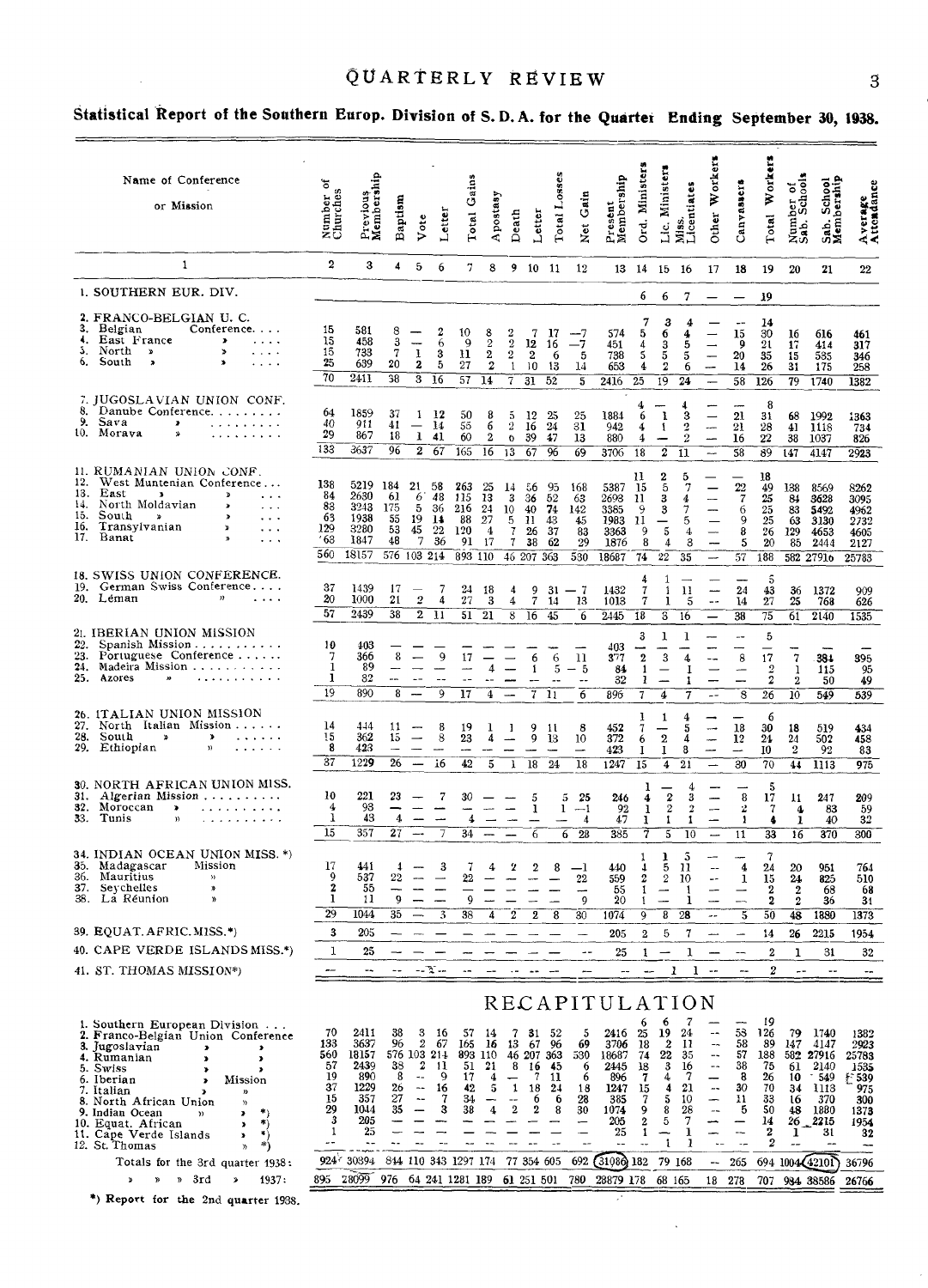|                                          | Name of Conference<br>or Mission                                                                                                                                                                                                                                                                                                                                                                                                                                                                                                                                                                           |                                                                                                            | Tithe<br><b>Total</b>                                                                                                                       | Offerings<br>Specials)<br>Total<br>(incl. )                                                                                                          | Contributions<br>for Home<br>Miss. Work                                                                           | ă<br>Contributions<br>for Local<br>Church Work                                                                           | Colporteur<br>Book Sales                                                                                                                |
|------------------------------------------|------------------------------------------------------------------------------------------------------------------------------------------------------------------------------------------------------------------------------------------------------------------------------------------------------------------------------------------------------------------------------------------------------------------------------------------------------------------------------------------------------------------------------------------------------------------------------------------------------------|------------------------------------------------------------------------------------------------------------|---------------------------------------------------------------------------------------------------------------------------------------------|------------------------------------------------------------------------------------------------------------------------------------------------------|-------------------------------------------------------------------------------------------------------------------|--------------------------------------------------------------------------------------------------------------------------|-----------------------------------------------------------------------------------------------------------------------------------------|
|                                          | $\mathbf{1}$                                                                                                                                                                                                                                                                                                                                                                                                                                                                                                                                                                                               |                                                                                                            | $\overline{2}$                                                                                                                              | 3                                                                                                                                                    | 4                                                                                                                 | 5                                                                                                                        | 6                                                                                                                                       |
| 3.<br>4.<br>Ъ.<br>6.                     | 1. SOUTHERN EUROPEAN DIVISION<br>UNION CONF<br>2. FRANCO-BELGIAN<br>Belgian Conference<br>$\label{eq:reduced} \begin{array}{lllllllllllllll} \bullet & \bullet & \bullet & \bullet & \bullet & \bullet & \bullet \end{array} \bullet \quad \bullet \quad \bullet \quad \bullet \quad \bullet$<br>East France Conference<br>$\mathcal{L}$ is a set of the set of $\mathcal{L}$<br>North ><br>ъ.<br>$\sim$<br>South<br>$\mathbf{r}$<br>$\rightarrow$                                                                                                                                                         | F. Fr.<br>$\pmb{\ast}$<br>$\mathbf{v}$<br>n<br>$\mathbf{n}$<br>$\boldsymbol{\mathcal{Y}}$<br>n<br>$F.$ Fr. | 76,659<br>57.810.50<br>$115.787-$<br>$70.052 -$<br>320.308.50                                                                               | 41,270.35<br>58,412.70<br>134,511.35<br>68,018.52<br>302.212.92                                                                                      | 273.15<br>271.50<br>2.366.25<br>1.786,45<br>4,697,35                                                              | $1,024-$<br>35.50<br>3,820.50<br>$468 -$<br>$5.348 -$                                                                    | 71,060.80<br>47.785.50<br>87,079.-<br>67,849.80<br>273,775,10                                                                           |
| 7.<br>8.<br>9.<br>10.                    | JUGOSLAVIAN UNION CONF.<br>Danube Conference<br><u>.</u><br>.<br>Sava<br>$\ddot{\phantom{1}}$<br>.<br>Morava<br>$\bullet$                                                                                                                                                                                                                                                                                                                                                                                                                                                                                  | \$<br>Dinar<br>n<br>Y)<br>Dinar                                                                            | 12,652.20<br>123,485<br>69.887.20<br>58,662.70<br>252,034.90                                                                                | 11,937.40<br>46,974.--<br>24,509.49<br>29,795.38<br>101,278.87                                                                                       | 185.54<br>$-,-$<br>$-,-$<br>—.—<br>$-$ , $-$                                                                      | 211.24<br>— <b>—</b><br>--.--<br>---<br>$-,-$                                                                            | 10,814.12<br>61,754<br>$54,980-$<br>$60.632 -$<br>$177,366-$                                                                            |
| 12.<br>13.<br>14.<br>15.<br>16.<br>17.   | 11. RUMANIAN UNION CONFERENCE<br>West Muntenian Conference<br>$\ldots$<br>East<br>$\bullet$<br>$\bullet$<br>North Moldavian<br>$\mathbf{r}$ is a second set of $\mathbf{r}$<br>n<br>South<br>$\sim$ $\sim$ $\sim$ $\sim$ $\sim$<br>$\mathbf{D}$<br>$\lambda$<br>Transylvanian<br>المتعاطف والمنابذ<br>$\mathbf{y}$<br>$\sim$ $\sim$ $\sim$ $\sim$ $\sim$<br>Banat<br>$\mathbf{n}$                                                                                                                                                                                                                          | \$.<br>Lei<br>$\mathfrak{D}$<br>$\mathfrak{p}$<br>n<br>Y)<br>n<br>Lei<br>\$                                | 5,418.70<br>$1,279,695. -$<br>414,534.40<br>376,728.50<br>$261,701-$<br>459,162.—<br>$221,943-$<br>3,013,763.90<br>22,603.20                | 2,177.48<br>313,967.50<br>120,025.80<br>114,641.50<br>106,965.50<br>117,556.25<br>$73.365-$<br>846,521.55<br>6.348.92                                | $-,-$<br>—.—<br>—.—<br>-.-<br>سبر م<br>—,—<br>--.--<br>$-$<br>—,—                                                 | $-$ . $-$<br>سندرست<br>---<br>---<br>m., m<br>--.--<br>----<br>$-,-$<br>—,—                                              | 3,813.37<br>$215,803-$<br>$102,981-$<br>99,471.-<br>$64,956-$<br>139,253<br>$75,251-$<br>$697.715 -$<br>5,232.86                        |
| 18.<br>19.<br>20.                        | SWISS UNION CONFERENCE<br>German Swiss Conf.<br>Leman Conference                                                                                                                                                                                                                                                                                                                                                                                                                                                                                                                                           | Sw. Fr.<br>Y.<br>$\mathbf{v}$<br>Sw. Fr.<br>\$.                                                            | $33.410 -$<br>25,300.50<br>58,710.50<br>13,503.40                                                                                           | $22,613-$<br>12.771.28<br>35,384.28<br>8,138.40                                                                                                      | 2,340.60<br>1,223.15<br>3,56375<br>819.66                                                                         | 5,822.15<br>3,427.79<br>9,249.94<br>2,127.48                                                                             | $32,880-$<br>22,054.70<br>54,934.70<br>12,634.98                                                                                        |
| 21.<br>22.<br>23.<br>24.<br>25.          | IBERIAN UNION MISSION.<br>Spanish Mission<br>Portuguese Conference<br>Madeira Mission<br>.<br>Azores<br>$\mathcal{D}$                                                                                                                                                                                                                                                                                                                                                                                                                                                                                      | Pesetas<br>$\boldsymbol{\mathcal{V}}$<br>n<br>y)<br>Pesetas                                                | حسن حسب<br>6.974<br>2,244.40<br>$-1$<br>9,218.40                                                                                            | سندر ست<br>11,679.15<br>617.03<br>$-2$<br>12,296.18                                                                                                  | 112.05<br>33.04<br>$-$ , $-$<br>145.09                                                                            | 577.51<br>95.90<br>$---,---$<br>673.41                                                                                   | 7,539.75<br>مسدر منتم<br>7,539.75                                                                                                       |
| 26.<br>27.<br>28.<br>29.                 | ITALIAN UNION MISSION<br>North Italian Mission.<br>$\mathcal{D}$<br>South<br>$\rightarrow$<br>Ethiopian Mission                                                                                                                                                                                                                                                                                                                                                                                                                                                                                            | Lire<br>$\mathbf{v}$<br>Y)<br>Lire                                                                         | 737.50<br>28,622.30<br>15,365,50<br>10,147.30<br>54,135.10                                                                                  | 985.69<br>26,081.10<br>16,089.55<br>3,076.25<br>45,246.90                                                                                            | 11.60<br>---<br>—.—<br>--.--<br>$-,-$                                                                             | 53.87<br>للمرحب<br>---<br>--.--<br>$\overline{a}$                                                                        | 603.18<br>27,815.90<br>15,086.60<br>42,902.50<br>2,255.81                                                                               |
| 30.<br>31.<br>52.<br>33.                 | NORTH AFRICAN UNION MISSION.<br>Algerian Mission<br>Moroccan<br>.<br>$\mathbf{v}$<br>. <i>.</i> .<br>Tunis<br>n                                                                                                                                                                                                                                                                                                                                                                                                                                                                                            | F. Fr.<br>$n - n$<br>$\mathbf{u}$<br>$\mathfrak{p}$<br>$\overline{F}$ . Fr.                                | 2,850.30<br>$34,938-$<br>$9.560 -$<br>$9,235,-$<br>53.733                                                                                   | 2,382.25<br>13,965.05<br>1,213,80<br>776.30<br>15,955.15                                                                                             | --.-<br>$118. - -$<br>$ -$<br>$200--$<br>$318. -$                                                                 | unijne<br>1,202.25<br>مسرحما<br>477.25<br>1,679.50<br>66.34                                                              | 18,652.85<br>$4,641-$<br>2.101,50<br>25.395,35<br>1,003.10                                                                              |
| 34.<br>35.<br>36.<br>37.<br>38.          | INDIAN OCEAN UNION MISS. *)<br>Madagascar Mission<br>Mauritius<br>$\lambda$<br>Seychelles<br>$\mathbf{1} \quad \mathbf{1} \quad \mathbf{2} \quad \mathbf{3} \quad \mathbf{4} \quad \mathbf{5} \quad \mathbf{5} \quad \mathbf{6} \quad \mathbf{7} \quad \mathbf{8} \quad \mathbf{9} \quad \mathbf{1} \quad \mathbf{1} \quad \mathbf{1} \quad \mathbf{1} \quad \mathbf{1} \quad \mathbf{1} \quad \mathbf{1} \quad \mathbf{1} \quad \mathbf{1} \quad \mathbf{1} \quad \mathbf{1} \quad \mathbf{1} \quad \mathbf{1} \quad \mathbf{1} \quad \mathbf{1} \quad \mathbf{1} \quad \mathbf{$<br>×<br>La Reunion<br>× | F. Fr.<br>$n - n$<br>n<br>$\mathbf{v}$<br>$n - n$<br>F. Fr.                                                | $2,123-$<br>14,325<br>41,419.<br>$2.075 -$<br>$2,141-$<br>$59,960-$<br>2,368.—                                                              | 630.24<br>15,722.55<br>5,178.60<br>808.20<br>590.75<br>22,300.10<br>880.86                                                                           | 12.56<br>—.—<br>نندر منذ<br>55.25<br>$560 -$<br>615.25<br>24.30                                                   | $-,-$<br>سدرت<br>13.80<br>332.15<br>345.95<br>13.66                                                                      | $7,879-$<br>—.—<br>$7.879--$<br>311.22                                                                                                  |
|                                          | 39. EQ. AFRICAN MISSION *)                                                                                                                                                                                                                                                                                                                                                                                                                                                                                                                                                                                 | F. Fr.                                                                                                     | 4,320.30<br>170.70                                                                                                                          | 2,492.50<br>98.46                                                                                                                                    | ----<br>---                                                                                                       | ---<br>—.—                                                                                                               | —.,—<br>-.—                                                                                                                             |
| 40.                                      | CAPE VERDE ISLANDS MISSION $*$ )                                                                                                                                                                                                                                                                                                                                                                                                                                                                                                                                                                           | Es.<br>\$                                                                                                  | 676.40<br>30.40                                                                                                                             | 528.—<br>23.76                                                                                                                                       | — <u>—</u>                                                                                                        | ---<br>— <b>, —</b>                                                                                                      |                                                                                                                                         |
| 2.<br>З.<br>7.<br>8.<br>9.<br>10.<br>12. | 41. ST. THOMAS MISSION*)<br>Southern European Division<br>1.<br>Franco-Belgian Union Conference<br>Jugoslavian<br>n<br>n<br>4. Rumanian<br>n<br>n<br>5.<br>Swiss<br>y)<br>$\lambda$<br>Mission<br>6. Iberian<br>Ħ<br>Italian<br>>><br>»<br>North African<br>$\mathcal{D}$<br>$) \tag{1.1}$<br>Indian Ocean<br>٠,<br>n<br>$\pmb{\ast}$<br>*)<br>Eq. Atrican<br>×<br>,<br>*)<br>11. Cape Verde Islands<br>$\mathcal{D}$<br>*)<br>St. Thomas<br>n                                                                                                                                                             | Es.<br>\$.<br>\$<br>\$<br>\$<br>\$<br>\$<br>\$<br>\$                                                       | 670.40<br>30.20<br>12,652.20<br>5,418.70<br>22,603.20<br>13,503.40<br>737.50<br>2,850.30<br>$2,123-$<br>2,368.—<br>170.70<br>30.40<br>30.20 | 35.80<br>1.63<br>RECAPITULATION<br>11,937.40<br>2,177.48<br>6,348.92<br>8,138.40<br>983.69<br>2,382.25<br>630.24<br>880.86<br>98.46<br>23.76<br>1.63 | --.--<br>--.--<br>185.54<br>$-,-$<br>$-,-$<br>819.66<br>11.60<br>نسان سند<br>12,56<br>24.30<br>—.—<br>—,—<br>$-1$ | --,--<br>$\rightarrow$<br>211.24<br>---<br>—.—<br>2,127.48<br>53.87<br>$-1$<br>66.34<br>13.66<br>—.—<br>$-,-$<br>$--,--$ | ----<br>بالرباء<br>10,814.12<br>3,813.37<br>5,232.86<br>12,634.98<br>603.18<br>2,558.81<br>1.003.10<br>311.22<br>—.—<br>- .-<br>$-1.77$ |

### Financial Report of the Southern European Division of S. D. A for the Quarter Ending September 30, 1938

\*)Report for the 2sd quarter 1938

Totals 3rd quarter 1938

 $\frac{1}{\cdot}$ 

62.487.60<br>55,375.50

 $1,053.66$ <br> $1,009$  74

 $33,603.09$ <br> $33.575.15$ 

 $\frac{2,472.59}{2,447.37}$ 

 $\frac{\overline{a} + \overline{b}}{\overline{a} + \overline{b}}$  $\frac{36.671.64}{37,763.79}$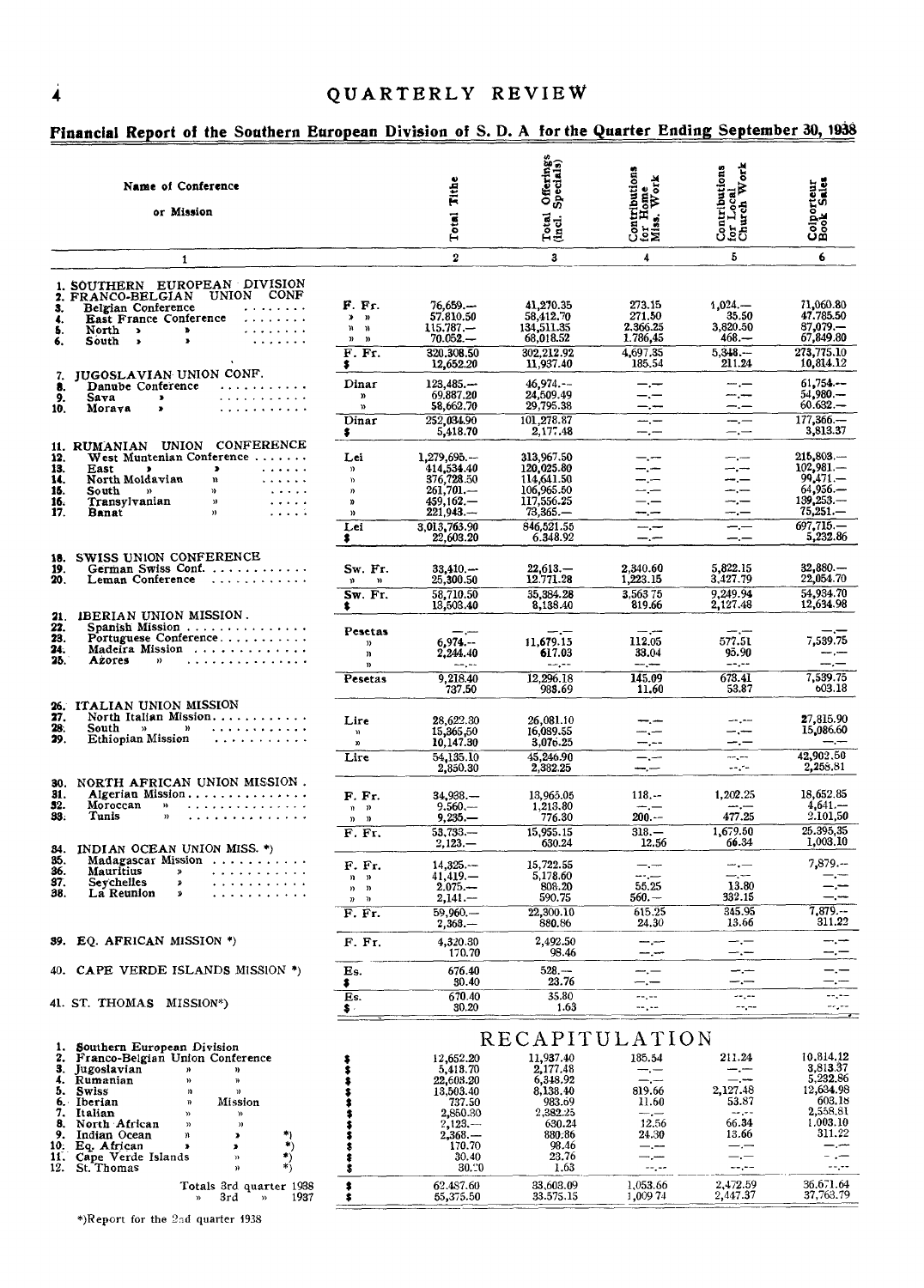### QUARTERLY REVIEW

### Specification of Mission Offerings (Column No. 3)

|                                                                |                                                                                               |                                                                                           |                                                                                              |                                                                                         |                                                           | Specification of Mission Offerings (Column No. 5)                                            |                                                                                                           | Special Offer.                                                                 |                                                                                  |
|----------------------------------------------------------------|-----------------------------------------------------------------------------------------------|-------------------------------------------------------------------------------------------|----------------------------------------------------------------------------------------------|-----------------------------------------------------------------------------------------|-----------------------------------------------------------|----------------------------------------------------------------------------------------------|-----------------------------------------------------------------------------------------------------------|--------------------------------------------------------------------------------|----------------------------------------------------------------------------------|
|                                                                | Sabbath School<br>Offerings (exc.<br>13th Sabbath)                                            | 13th Sabbath<br>Offering                                                                  | Harvest<br>Ingathering                                                                       | Annual<br>Offerings                                                                     | Miscellaneous<br>Offerings                                | Self Denial<br>Offerings                                                                     | Big<br>Week                                                                                               | Young<br>People's<br>Collection                                                | (Relief Fund)<br>Weekly<br>Offerings                                             |
|                                                                | $\overline{7}$                                                                                | 8                                                                                         | 9                                                                                            | 10                                                                                      | 11                                                        | 12                                                                                           | 13                                                                                                        | 14                                                                             | 15                                                                               |
| $\frac{1}{2}$<br>$\frac{3}{4}$<br>5.<br>6.                     | 9,677.15<br>7,488.30<br>11,030.35<br>8,160.90<br>36.356.70<br>1,436.09                        | 2,067.05<br>2,554.85<br>3,024.45<br>2,772.90<br>10,419.25<br>411.56                       | 27, 221.75<br>47.903.30<br>117,992.25<br>55,557.72<br>248,675.02<br>9,822.66                 | —.—<br>-. --<br>–.−<br>--                                                               | --,--<br>$\overline{5}$<br>--,--<br>$5 -$<br>$-.20$       | 502.60<br>---*--<br>2,013.35<br>$378. - -$<br>2,893.95<br>114.31                             | $1,287. -$<br>445.95<br>$1,149. -$<br>2,881.95<br>113.84                                                  | 514.80<br>$400 -$<br>$-$ . $-$<br>—,—<br>914.80<br>36.13                       | 66.25<br>66.25<br>2.61                                                           |
| 7.<br>8.<br>$\frac{9}{10}$ .                                   | 12,786.25<br>$7,980-$<br>8,758.50<br>29,524.75<br>634.78                                      | $\begin{array}{c} 2,611.25 \\ 1,828.25 \\ 1,683.25 \end{array}$<br>$6,122.75$<br>131.63   | $26,938.75$<br>$10,340.75$<br>16,407.25<br>53,686.75<br>1,154.27                             | $48 -$<br>—. --<br>$1 -$<br>$49 -$<br>1.05                                              | 17.50<br>$35 -$<br>$20 -$<br>72.50<br>1.56                | 2,317.50<br>2,785.25<br>1,701.50<br>6,804.25<br>146.30                                       | 999.75<br>963.75<br>459.—<br>2,422.50<br>52.08                                                            | $\begin{array}{c} 808.25 \\ 183.25 \\ 382.75 \end{array}$<br>1,374.25<br>29.54 | 446.75<br>393.24<br>382.13<br>1,222.12<br>26,27                                  |
| 11.<br>$\frac{12}{13}$ .<br>14.<br>$\frac{15}{16}$<br>17.      | 130,515.25<br>59,335.50<br>$50,098$ . —<br>$36,615-$<br>51,101.75<br>29.091.—<br>356.756.50   | 26.987.50<br>$12.496 -$<br>13.093.<br>$11.020 -$<br>$13.952. -$<br>$7.999 -$<br>85.547.50 | $102.144-$<br>29,905.<br>$46,738-$<br>$48,481-$<br>34,982.50<br>28,204.<br>290,454.50        | $5,844. -$<br>-.-<br>—.—<br>$15 -$<br>مترسد<br>5,859.                                   |                                                           | $14,778-$<br>$8,481-$<br>$105. -$<br>5,900.<br>13,498<br>$5,440,-$<br>$48,202, -2$<br>361.52 | $\begin{array}{r} 21,583.50 \\ 4,855. - \\ 2,600. - \end{array}$<br>$1,228-1,519-$<br>1,739.<br>33,524.50 | $3,410-$<br>$554 -$<br>$190 -$<br>$1,349. -$<br>746.--<br>$10. -$<br>$6,289-$  | 8,675.25<br>4,399.30<br>1,817.50<br>2,372.50<br>$1,742-$<br>$882 -$<br>19,888.55 |
| 18.<br>19.<br>20.                                              | 2,675.67<br>$5,199. -$<br>5,518.94<br>10,717.94<br>2,465.14                                   | 641.61<br>$1,050, -$<br>1,640.97<br>2,690.97<br>618.92                                    | 2,178.41<br>$15,020--$<br>4,728.35<br>19,748.35<br>4.542.12                                  | 43.94<br>—.—<br>–.−-<br>∽.−<br>--                                                       | $128 -$<br>234.45<br>362.45<br>83.36                      | --.--<br>$99. - -$<br>$99 -$<br>22.77                                                        | 251.44<br>1,000<br>7.6C<br>1,007.60<br>231.75                                                             | 47.17<br>$143. -$<br>527.87<br>670.87<br>154.30                                | 149.16<br>$73. - -$<br>14.10<br>87.10<br>20.04                                   |
| 21.<br>22.<br>$\frac{23}{24}$<br>25.                           | 1,314.88<br>306.39<br>$\frac{1,621.27}{129.71}$                                               | 733.70<br>80.72<br>814.42                                                                 | 9,248.12<br>9,248.12                                                                         | —.—<br>--.-<br>—.—                                                                      |                                                           | --.-<br>204.81<br>$-,-$<br>204.81                                                            | 229.92<br>229.92                                                                                          | 177.64<br>— , —<br>177.64                                                      | -.—                                                                              |
| 26.<br>$\frac{27}{28}$<br>29.                                  | 3,849 10<br>3,124.25<br>2.281.40<br>9,254.75                                                  | 65.15<br>1,235.90<br>851.95<br>794.85<br>2,881.80                                         | 739.85<br>20,164.25<br>11,357.25<br>31.521.50                                                | $-$ - $-$<br>--,--<br>—. —<br>- مراء -<br>--,--                                         | —, —                                                      | 16.38<br>$802 -$<br>$652 --$<br>ma <sub>r</sub> am<br>$\frac{1,454,-1}{76.55}$               | 18.39                                                                                                     | 14.21<br>$- - - -$<br>$105. -$<br>--.--<br>$\frac{105}{5.53}$                  | -.--<br>29.85<br>سندرجت<br>29.85                                                 |
| $\frac{30}{31}$ .<br>32.<br>33.                                | 487.26<br>3,516.40<br>577.45<br>643.30<br>4,737.15                                            | 151.73<br>903.85<br>$175 -$<br>$125 -$<br>1.203.85                                        | 1.659.61<br>$8,757 -$<br>— ,—<br>$8,757-$                                                    | —,~<br>--.---<br>--.--<br>ma, mu                                                        | ---.--<br>$--,--$                                         | 405.80<br>$437 -$<br>$8 -$<br>850.80                                                         | —,—<br>$382 -$<br>24.35<br>--.--<br>406.35                                                                | -. ---<br>$-,-$                                                                | 1.57                                                                             |
| 34.<br>35.<br>$\frac{36}{37}$ .<br>38.                         | 187.12<br>2,464 25<br>2,823.10<br>503.50<br>270.65<br>6,061.50                                | 47.56<br>832.65<br>1,489.55<br>$- -$<br>170.10<br>2,492.30                                | 345.90<br>12,309.85<br>----<br>— . —<br>12,309.85                                            | magne<br>mm, mm<br>--.--<br>--,--                                                       | ممرمسة                                                    | 33.61<br>115,80<br>∽.−<br>$150 -$<br>265.80                                                  | 16.05<br>865.95<br>304.70<br>--.--<br>1,170.65                                                            | — . —<br>---<br>—.—<br>$-,-$                                                   | —.—                                                                              |
| 39.                                                            | 239.43<br>665.05                                                                              | 98.45<br>56.60                                                                            | 486.24<br>—,—                                                                                | --,--<br>--.--                                                                          | —.—<br>173.85                                             | 10.50<br>$1,597. -$ 63.08                                                                    | 46.24<br>—.—                                                                                              | --.--<br>—.—                                                                   |                                                                                  |
| 40.                                                            | 26,27<br>98.75<br>4.44                                                                        | 2.24<br>19.25<br>$-.87$                                                                   | —, —                                                                                         | mm <sub>1</sub> mm<br>--.--                                                             | 6.87<br>--.--                                             | $410 -$<br>18.45                                                                             | $-,-$<br>⊸.—                                                                                              | —,—<br>--.---                                                                  |                                                                                  |
| 41,                                                            | 22.40<br>1.01                                                                                 | 8.40<br>--.39                                                                             | حبرسا<br>$5, -$<br>$-.23$                                                                    | —.—<br>$-$ , $-$<br>--,--                                                               | ⊸.⊸<br>---<br>-----                                       | --.--<br>—,--                                                                                | ----<br>$\cdots$<br>--.-                                                                                  | $-$ . $-$<br>--,--<br>--,--                                                    | للمرب<br>--                                                                      |
| I.<br>2.<br>3.<br>4.<br>5.<br>$\frac{6}{7}$<br>8.<br>9.<br>10. | 1,436.09<br>634.78<br>2,675.67<br>$2,465.14$<br>129.71<br>487.26<br>187.12<br>239.43<br>26.27 | 411.56<br>131.63<br>641.61<br>618.92<br>$65.15$<br>$151.73$<br>47.56<br>98.45<br>2.24     | $9,\!822.66 \\ 1,\!154.27$<br>2,178.41<br>4,542.12<br>739.85<br>1,659.61<br>345.90<br>486.24 | RECAPITULATION<br>$-1$<br>1.05<br>43.94<br>me <sub>n</sub> me<br>--,--<br>--.--<br>--.- | $-.20$<br>1.56<br>---<br>83.36<br>سمي سب<br>مبرحم<br>6.87 | 114.31<br>146.30<br>361.52<br>22.77<br>16.38<br>76.55<br>33.61<br>10.50<br>63.08             | 113.84<br>52.08<br>251,44<br>231.75<br>18.39<br>--.--<br>16.05<br>46.24<br>--.--                          | 36.13<br>29.54<br>47.17<br>154.30<br>14.21<br>5.53<br><b>سب</b> –              | 2.61<br>26.27<br>149.16<br>20.04<br>1.57                                         |
| 11.<br>12.                                                     | 4.44<br>1.01<br>8.286.92<br>7,374.67                                                          | $-.87$<br>$-.39$<br>2,170.11<br>2,106.24                                                  | $-.23$<br>20,929.29<br>21,780.62                                                             | -- ,--<br>44.99<br>123.62                                                               | --.--<br>91.99<br>230.79                                  | 18.45<br>863.47<br>I.102,99                                                                  | --.-<br>729.79<br>483.07                                                                                  | --.-<br>286.88<br>207.34                                                       | -.--<br>199.65<br>165.81                                                         |

 $\ddot{\phantom{1}}$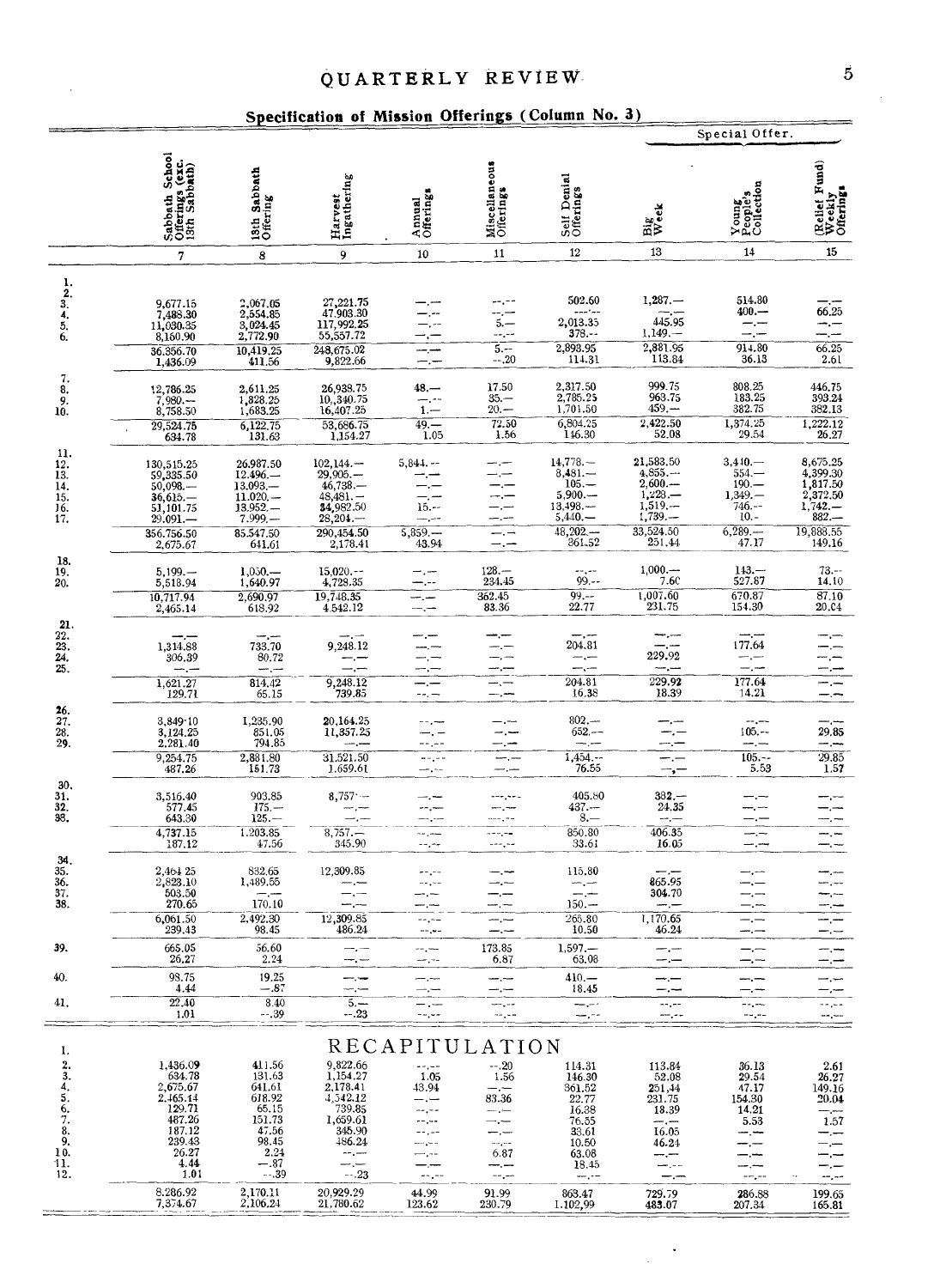## The Spirit of Prophecy Writings

Through His servants of old, God gave clear and positive promises that He would place the gift of the Spirit of prophecy in His remnant church. This promise He has fulfilled to us. At the very beginning of this Advent Movement — a movement which itself arose in fulfillment of prophecy — God raised up a young woman to be His messenger. To her, the same as to Samuel, Isaiah, Daniel, John and others in Bible times, he revealed Himself in visions and dreams. The light and truth thus unfolded to her she was told to communicate to His people. In obedience to the heavenly command, she traveled from city to city, and from one country to another declaring to individuals, to groups, to churches and to larger gatherings the messages sent from God to them. Frorn her indefatigable and divinely inspired pen there also flowed a steady stream of heavensent messages for the people of the remnant church.

The faithful messenger is now at rest in her tomb, but her writings are still with us. In His infinite love and mercy, God has given the light contained in these books to enlighthen, strenghten, inspire and direct us in our service for Him. Next to the Bible, these writings should be given first place in our daily study and meditation. No one can read them prayerfully without being drawn nearer to God, and filled with holy zeal for His work.

We fear that many of our people do not fully sense the value and the importance of the writings of the Spirit of prophecy. It is true that a large number of our members have purchased Sister White's books and are studying them carefully, but there are others who do not have them in their possession, or who if they do have them, do not use them. Those who neglect these inspired writings are depriving themselves of a great blessing. There is danger that many will be lost because they have failed to receive and heed the light and instruction sent to them by the Lord through this channel.

During the Division Winter Council held in Lausanne, November 22 to 29, consideration was given to this important question, and the following resolutions were adopted:

*Whereas,* The writings of the Spirit of prophecy have been given to this people for a special purpose, and are of inestimable value in fortifying the minds of our people against the inroads of skepticism and doubt so abundant in these perilous times and in deepening their faith in the word of God and their confidence in the message,

*We recommend,* 1. That each union and detached mission in our Division give consideration, during a suitable period early in the year 1939, to stressing the importance to our people of a faithful study of the writings of the Spirit of prophecy, and also to enlarging their circulation and use.

2. That our pastors, other workers, and church elders devote at least one Sabbath early in 1939 to emphasizing in the church service the value of the Spirit of prophecy to the church at large and to its individual members.

3. That our union presidents prepare one or more articles for our church papers on the place, purpose and value of the Spirit of prophecy in the church of God.

4. That our publishing houses unite in this special effort to extend the circulation and use of the writings of the Spirit of prophecy, and that where possible special price discounts be offered for a certain time.

5. That our union committees and publishing house boards give earnest consideration to the important question of translating and printing more of Sister White's works and writings.

We appeal to all concerned to act faithfully their part in carrying out the above resolutions. We also appeal to all who read these lines to study faithfully and prayerfully the writings of the Spirit of prophecy. They have been given to us by God Himself for our good. We<br>must not neglect them. A. V. OLSON. must not neglect them. ...<br>• • •

### *Winter Council*

#### of the Southern European Division

(Continued from page 2) a membership of 2,445, gave about \$ 35,000 for missions. We felt, as R. Gerber, president of the Union, gave his report, to thank God in a special way for what Switzerland has done in the past, and is doing today for the expansion of the cause in Southern Europe and also in countries outside the Division. Not only have means been given generously, but men as well. Brother Ger ber gave an impressive list of Swiss workers who throughout the years have been sent to the four corners of the earth in the service of the Advent Movement. An ever widening stream of men and means has flowed out from this little country. Truly it was in the providence of God that the work in Europe found its first footfold in Switzerland.

One of the major items of business at a Council is to make provision for the operation of the work the following year. This task is entrusted to a budget committee which, after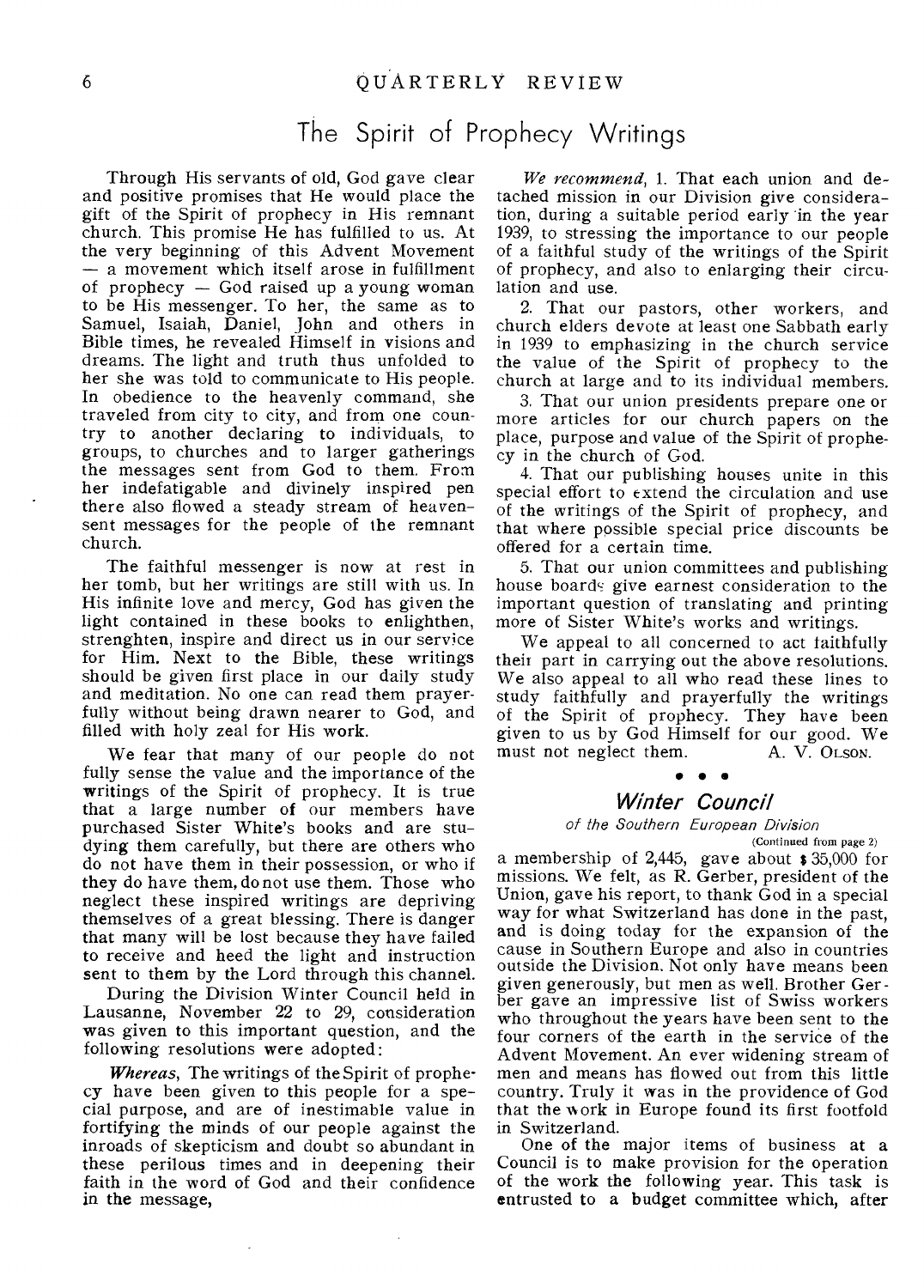listening to the needs of all the fields as presented by their responsible leaders, submits to the Council a budget by which appropriations are granted for the year as the prospects for future income seem to justify. The budget pre sented for 1939 provided for the appropriation of \$ 318,550, not including special appropriations to the amount of \$ 39,810.97 from church extension, missions extension, educational, relief, and other special funds. This seems like a magnificent sum, and indeed it is in troublous times like ours. Yet, when it is divided up among four union conferences, four union missions, three detached missions and sixty six institutions, it is not large enough to make any provision whatsoever for increased base appropriations -- addition of new workers  $-$  in these fields where millions are still in the wilderness of sin, and only means a small percentage of the numerous requests that had been lodged with the budget committee in favor of very worthy special enterprises.

As we came to the Council, one request for funds to open up new work weighed heavily on our hearts. This request had come from the island of Reunion. The work has developed nicely on this island since it was begun a little over two years ago, much better than our fondest hopes permitted us to expect. In fact, for some time it has become evident that a second worker is indispensable. Repeatedly Brother Girard has told us that he can no longer take care of the work alone, and that from certain appearances, soon doors now wide open in this stronghold of Catholicism may close for ever. My visit to Reunion last May gave me the conviction that the strategic hour had come, and that something had to be done immediately which would permit me to take advantage of the opening providence of God.

We came to the Council with this definite conviction, but, as the budget committee met and did its work, the bitter reality of inadequate funds had to be faced. A budget was prepared which made no provision for an additional missionary for Reunion. This situation was mentioned during one of the public meetings, without making any special appeal for funds, and, we are happy to say, God put it in the heart of a good brother and his wife, members of the Lausanne church, to come to the help of Reunion. Before the Council closed, this couple made it known that they had decided to be responsible for the salary of a new worker in Reunion during a period of two years. The sum promised really provides for the salary of a worker for more than two years. In any case, this special gift has made it possible for the Division committee to make provision in the Reunion budget for the salary and expense of the needed worker, and we trust a family can soon be placed under

appointment for that island. The entire Council, by a standing vote, expressed gratitude to God and to the liberal givers for this splendid help for Reunion.

The Council closed with a strong note of courage. True, the future is foreboding with uncertainty for the world. Dark war clouds hang low on the horizon, and persecution seems to be the promised lot of many of our brethren. All expressed faith, however, that the protecting providence of God will continue to hover over the churches, that workers and believers; in all lands will be kept as in the hallow of His hand. The leaders in Southern Europe know that the Majesty of Heaven still has His hand on the wheel and that the concerns of the church are in His own charge. They believe that Heaven still stays the pent up winds of strife, as doors swing open and new interests signal for advance, in order that the church may address herself anew to the task with more aggressiveness and intensity than in the past. As they scattered for another year, they felt grateful to God for the further time of peace He has granted in which to finish the task in their fields, and resolved to rise up in thankfulness to do the work com mitted unto them, in the spirit of the Master when He said : I must do the works of Him that sent me while it is day; the night cometh when no man can work."

We are sure God will continue to bless these God-fearing men, according to the riches of His mercy and grace, as they go forward for Him during 1939 in the spirit of this new determination.

> W. R. BEACH Secretary Southern European Division.

#### CONTENTS

| UUN I B N I D                                                               |  |  |  |  |  |  |  |  |  |  |  |
|-----------------------------------------------------------------------------|--|--|--|--|--|--|--|--|--|--|--|
| A Message from the Winter Council 1                                         |  |  |  |  |  |  |  |  |  |  |  |
| Winter Council of the Southern European Division 2                          |  |  |  |  |  |  |  |  |  |  |  |
| Statistical Report 3                                                        |  |  |  |  |  |  |  |  |  |  |  |
| Financial Report $\ldots$ $\ldots$ $\ldots$ $\ldots$ $\ldots$ $\ldots$ 4, 5 |  |  |  |  |  |  |  |  |  |  |  |
| The Spirit of Prophecy Writings 6                                           |  |  |  |  |  |  |  |  |  |  |  |
| Interesting Items 8                                                         |  |  |  |  |  |  |  |  |  |  |  |
|                                                                             |  |  |  |  |  |  |  |  |  |  |  |

### SOUTHERN EUROPEAN QUARTERLY REVIEW

*Organ of the Southern European Division of Seventh-day Adventists published every quarter* 

#### *Subscription prices :*

| France $\ldots$ $\ldots$ $\ldots$ $\ldots$ $\ldots$ 4 frs<br>Other countries $\ldots$ , $\ldots$ , $\ldots$ , 6 frs |  |  |  |  |  |  |  |  |  |  |  |  |  |  |  |  |
|---------------------------------------------------------------------------------------------------------------------|--|--|--|--|--|--|--|--|--|--|--|--|--|--|--|--|
| Address of Editor (to whom all manuscripts should be sent):<br>Höheweg 17, Berne, Switzerland,                      |  |  |  |  |  |  |  |  |  |  |  |  |  |  |  |  |

| W. R. Beach |  |  |  |  | $\ldots$ Editor |
|-------------|--|--|--|--|-----------------|
|             |  |  |  |  |                 |